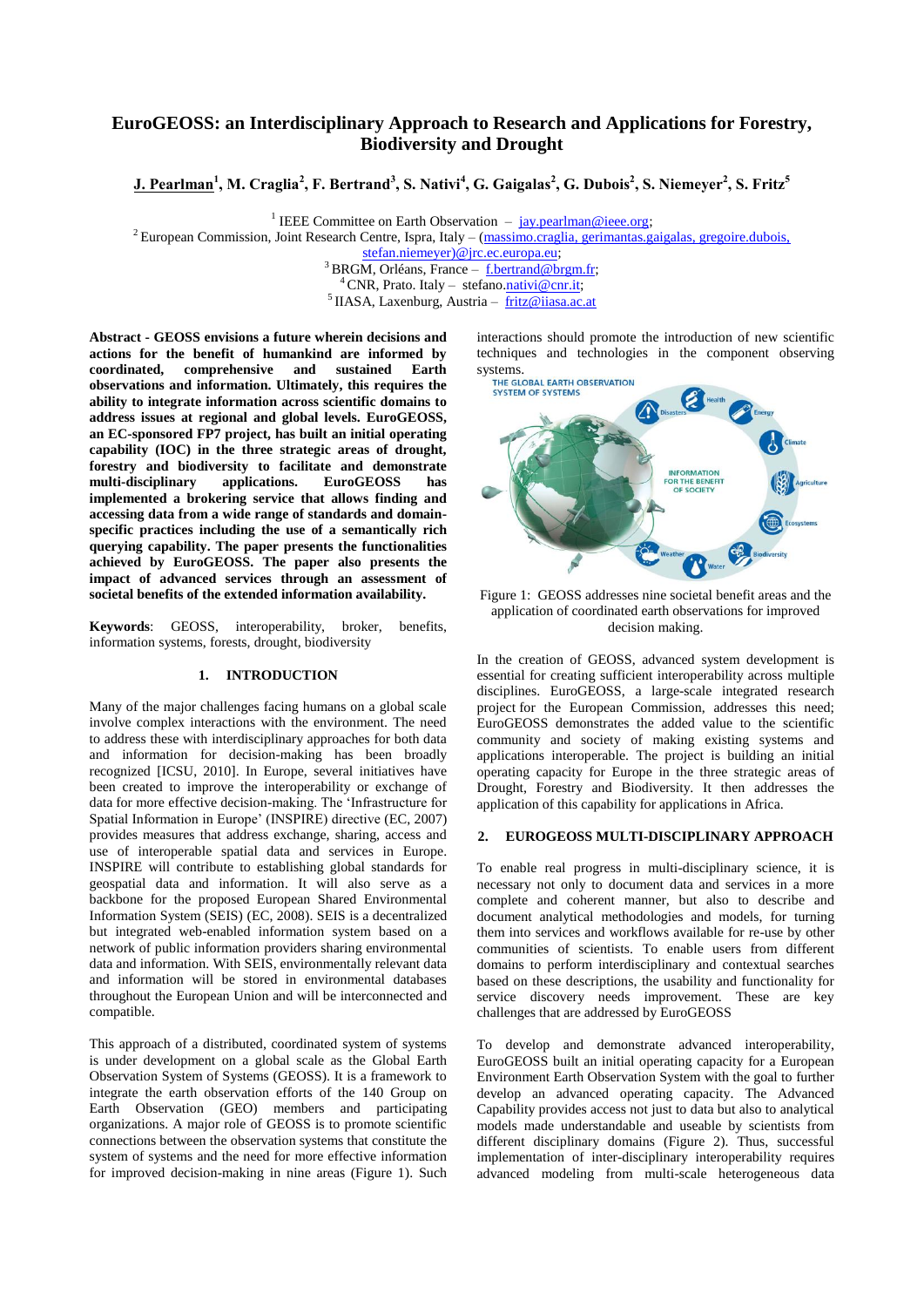sources, expressing models as workflows of geo-processing components reusable by other communities with the ability to use natural language to interface with the models. In addition, provision should be made for the Web 2.0 communities in respect to user interactions and resource discovery.



Figure 2: EuroGEOSS Evolution

In its System of Systems implementation, the EuroGEOSS adopts the Information Modeling Approach (MDA) by sharing metadata and implementing systems interoperability through international standards. This is achieved by making use of Service-Oriented Architecture (SOA) and related technology.<br>However the multi-disciplinary environment. which However the multi-disciplinary environment, characterizes the EuroGEOSS capacity, requires the support of diverse discipline-specific data models and protocols (i.e. standards). This is a challenge for system developers that must implement a plethora of different interoperability protocols and data models. To address this issue, an extended SOA approach can conveniently be used to provide a harmonized access service: the SOA-brokering approach (see Figure 3).



Figure 3: Introduction of a service broker (right) facilitates multi-discipline interoperability and ease of use for Customer

The keys to moving forward have been through providing a systematic approach to metadata and then addressing a framework for common nomenclature and appropriate ontologies using open source tools to the greatest extent reasonable.

# **2.1 A Forestry Initial Operating Capacity**

The Forestry IOC was achieved giving priority to the development of federated metadata catalogues and a map viewer, which were then integrated into the EuroGEOSS broker (Figure 4). The IOC Metadata Catalogue was developed based on the open source package GeoNetwork v2.4.3 and populated with spatial and non-spatial metadata from the European Forest Data Centre at JRC. Metadata adjustments have been made to fit Dublin Core elements and ensure compliance with INSPIRE and relevant ISO standards (19115/19119 and 19139).

The Metadata Catalogue functionalities and interface have been adjusted to meet the specific forestry theme requirements. As a result the IOC Catalogue provides search, discovery and preview facilities of spatial and non – spatial metadata. The catalogue successfully harvests metadata from national and local forestry catalogues such as those of the national Spanish spatial data infrastructure (IDEE), and is accessible through the EuroGEOSS broker so that its resources are easily usable by the GEOSS community.



Figure 4: EuroGEOSS Forest Information System

### **2.2 A Biodiversity Initial Operating Capacity**

A Digital Observatory for Protected Areas (DOPA) has been created as a component of the GEO-BON observation network (Figure 5) by the Joint Research Centre in collaboration with other international organizations including the Global Biodiversity Information Facility (GBIF), the UNEP-World Conservation Monitoring Centre (WCMC), Birdlife International and the Royal Society for the Protection of Birds (RSPB). DOPA is conceived as a set of distributed databases combined with open, interoperable web services to provide decision makers and researchers with means to assess, monitor and forecast the state and pressure of protected areas at the global scale. DOPA started from an isolated system focusing on Africa and evolved towards a distributed set of web services allowing through a single graphical user interface the visualization at the global scale of species data (maps of species distribution and species occurrences), boundaries of protected areas and maps of habitats replaceability.

A significant element of DOPA is eHabitat, a Web Processing Service designed to compute the likelihood of finding ecosystems with equal properties (Dubois et al., 2010). By developing eHabitat according to Model Web principles, endusers can define the thematic layers for input to the model from various sources. These input layers are discovered using standards-based catalogues, which are a fundamental component of Model Web and generic Spatial Data Infrastructures (see GEO-AIP3, 2011). eHabitat can integrate data ranging from remote sensing data to socio-economical indicators, thus offering a huge potential for multi-disciplinary modeling. The use of eHabitat in conjunction with other modeling services, typically a climate change modeling service for ecological forecasting in protected areas, stresses a number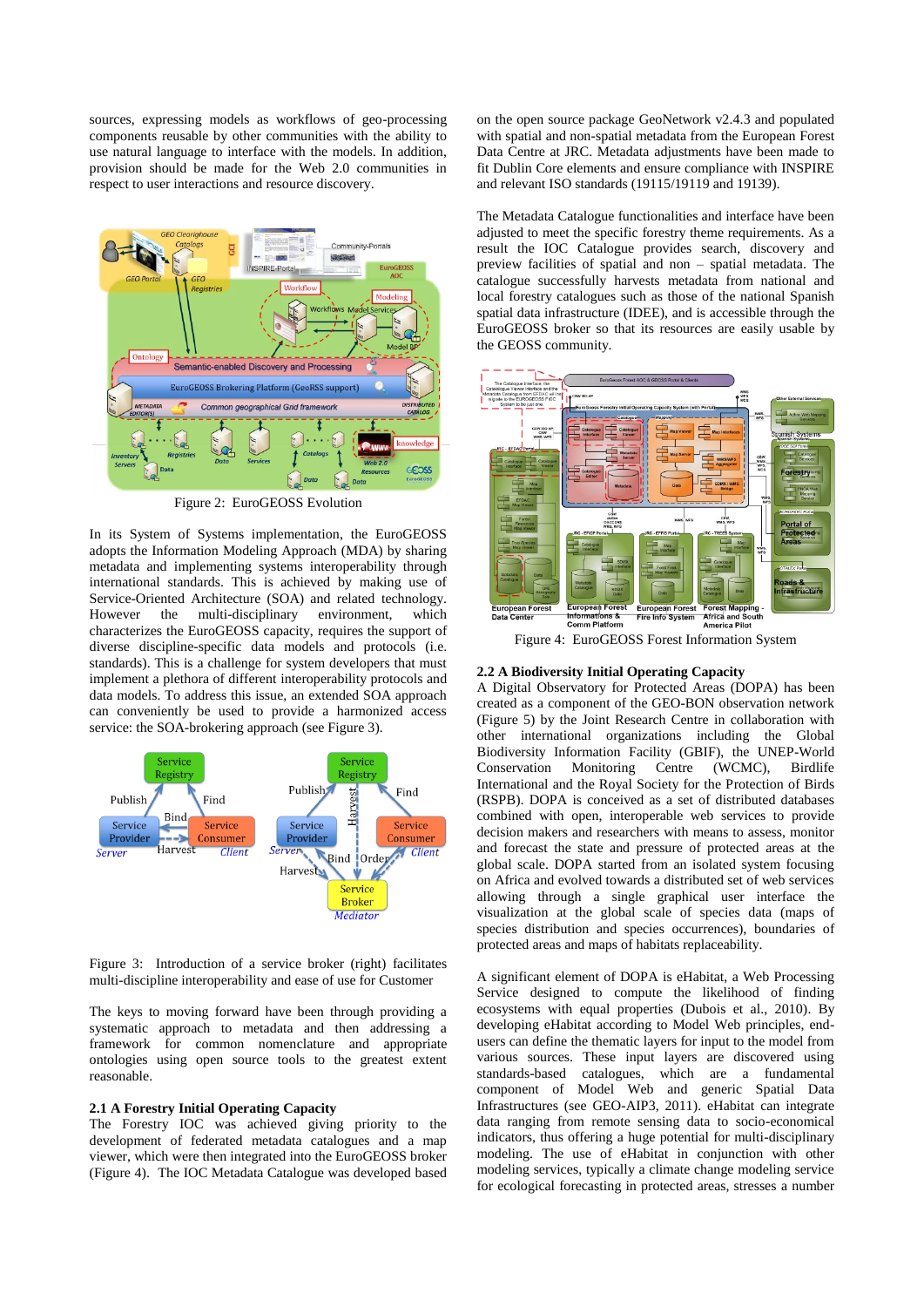of challenges as errors and uncertainty easily propagate through these services (Skøien et al, 2011). This issue, addressed in the UncertWEB project [\(www.uncertweb.org\)](http://www.uncertweb.org/) requires the development of new means to assess, quantify and describe uncertainties when coupling together web services.



Figure 5: DOPA provides biodiversity assessments

The key role played by metadata and catalogues was further highlighted by the development by GBIF of the metadata catalogue with a specialized profile using the Ecological Metadata Language to better support needs for species names datasets and natural history collections, and for multiple natural languages. A metadata sharing service has been established based on the Open Archive Initiative, harvesting metadata from the participating GBIF catalogues and integrating them into the EuroGEOSS broker.

## **2.3 A Drought Initial Operating Capacity**

The Drought IOC was achieved using a series of web services to discover, view, and access drought data. The outcome is to connect drought data providers on the three scale levels (continental, national/international, regional/local), forming an interoperable European Drought Observatory (EDO) that contributes to a future Global Drought Early Warning System. During the last year, key developments have included creation of a web catalogue service (CSW) and a web mapping service (WMS). The metadata catalogue was structured using the metadata editor tool CatMDEdit, which is currently available in version 4.6.5. The catalogue currently has more than 200 INSPIRE compliant metadata entries. For this, drought specific keywords were used in the metadata to allow for more refined searches in the catalogue. These keywords are currently in the process of being translated into multiple languages.

The provision of a WMS for drought established the first interoperable service infrastructure. The services can be identified in the metadata catalogue and viewed in the EDO map viewer (Figure 6).



Figure 6: European Drought Observatory

Ultimately, what is needed is a thorough description of data with metadata and additional information regarding the derivation of data sets, the quality of the data sets, etc. These data are required when exchanging data sets for analysis by drought experts. The next developments are to create a more detailed description of drought data sets for search and discovery as well as drought analysis. Also, the integration of metadata model descriptions with existing metadata specifications is under development.

## **2.4 Inter-Disciplinary Interoperability with the EuroGEOSS Broker**

These important thematic developments have been supported by development of the EuroGEOSS broker. The broker embodies the pragmatic approach of building inter-disciplinary interoperability by reaching out to the different communities, their standards and professional practices, and building mediating services that connect them to the broker, rather than assuming that different communities will all adopt a centrally imposed set of standards.

A key function of the Broker is to facilitate the implementation of robust metadata. The European Open Source Metadata Editor (EUOSME) is a web application written in Java and based on Google Web Toolkit (GWT) libraries. This implementation allows the description of a spatial data set, a spatial data set series or a spatial data service in 22 languages that is compliant with the standards ISO 19115:2003 (corrigendum 2003/Cor.1:2006) and ISO 19119:2005. This editor builds on the experience acquired in the development of the INSPIRE Metadata Implementing Rules, and is available from the INSPIRE EU Geo-portal (http://www.inspiregeoportal.eu/EUOSME). The source code for the editor can also be downloaded from the Open Source repository [\(http://www.osor.eu/projects/euosme\)](http://www.osor.eu/projects/euosme).so).so so that it can be extended for use by different communities.

Another key development is the evolution toward integrated thesauri. Currently, the prototype application, developed within the GENESIS EU project, is based on the Simple Knowledge Organisation System and manages the following thesauri:

- The GEneral Multilingual Environmental Thesaurus (GEMET);
- The GEOSS Societal Benefit Areas (SBA) categorization;
- The multilingual INSPIRE Feature Concept Dictionary.

A semantic manual mapping of the GEOSS SBAs to the GEMET utilizing the SKOS-Matcher tool was achieved (with contributions from the thematic experts). EuroGEOSS is extending this work with development of a Multi-Natural Language query interface (MNL WPS) and web application (WPS profile) for the discovery of Geospatial resources and a *Demonstrator on natural language Discover and Query Interface*. The Demonstrator objectives are: design and test a set of instructions and a protocol to demonstrate the usability of the first phase of the Natural Language Query Interface application.

The EuroGEOSS/GENESIS FP7 projects aim to contribute to the definition/refinement of existing standards. Interoperability solutions for providing comprehensive drought indices through standard services will be investigated, as well as their integration with a WPS for potential drought hazards recognition. This will be achieved according to the model web paradigm [Geller & Turner, 2007]. In fact, the EuroGEOSS/GENESIS FP7 projects aim to provide a